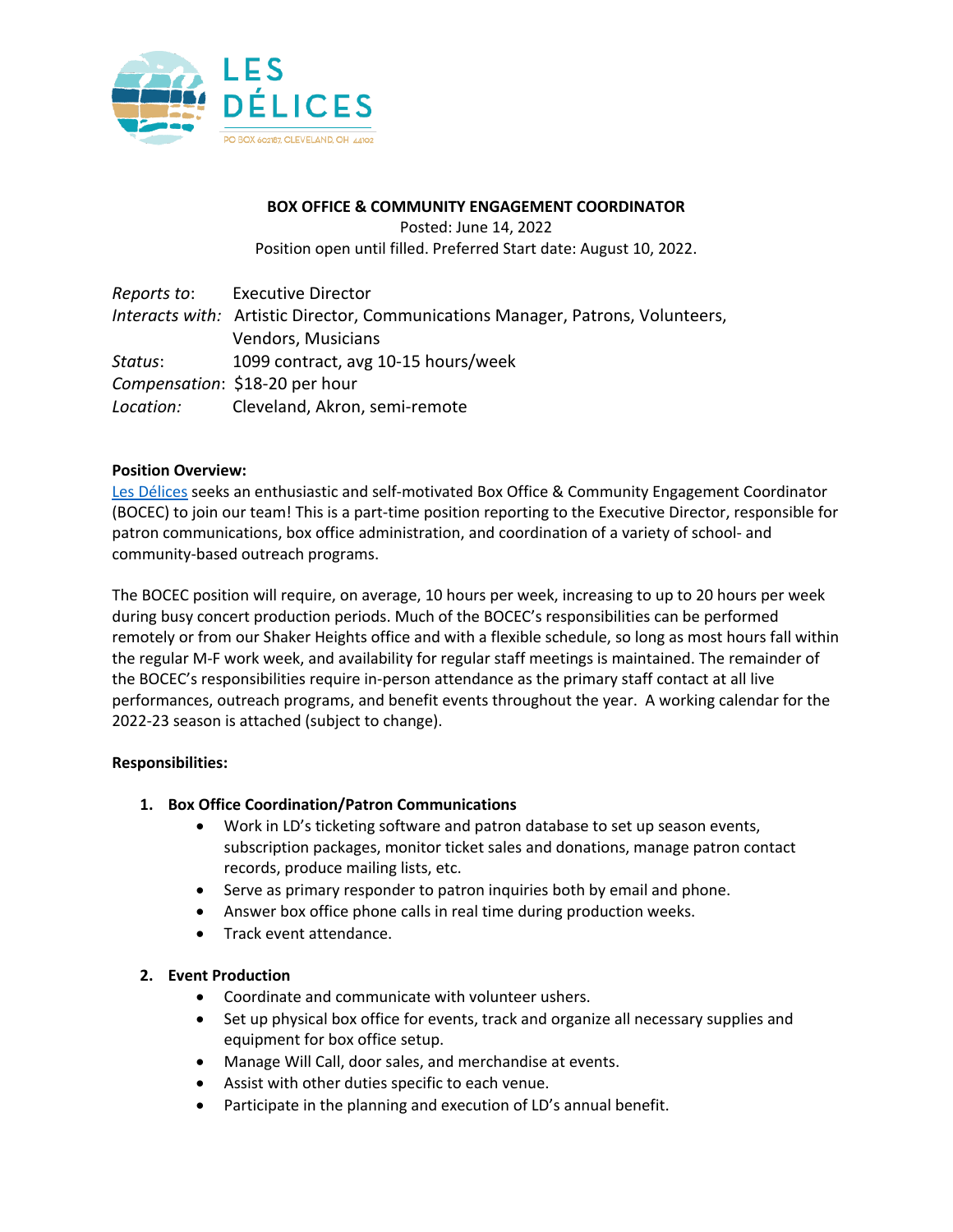#### **3. Outreach Program Coordination**

- Coordinate and staff all in-person outreach programming in Cleveland and Akron (tentatively one program per quarter).
- Lead efforts to connect with various schools and community groups to engage in free programming.
- Describe and promote LD's outreach offerings to interested parties.
- Serve as main point of contact for community partners.
- Participate in LD's Community Engagement Committee made up of board members, staff, and possible community partners.
- Track distribution of, and collect feedback on, LD's video-based programs.

# **4. Meeting participation**

- Weekly staff meetings by zoom
- Community Engagement Committee meetings and Benefit Committee meetings, TBD.

# **5. Other duties as assigned.**

The BOCEC must have and be willing to use one's own computer and phone for the duties described above. S/he must also have reliable transportation to and from all events.

#### **Qualifications**

- *Work experience:* Experience as administrative staff or other office background; experience with box office sales a plus. Proven success in a remote/hybrid work environment.
- *Software proficiency:* Microsoft Office, Dropbox, Google Docs, Zoom required. Database and/or ticketing software experience a plus. Ability to quickly learn our patron management software (Arts People).
- *Skills:* Strong written and oral communications skills; great interpersonal skills including the ability to interact professionally with patrons, school partners, and volunteers.
- *Personal characteristics:* detail-oriented, efficient, and well-organized; willingness to take initiative; able to work independently and solve problems creatively; consistently meets deadlines. Positive attitude and flexibility essential. Interest in arts management, the performing arts, and specifically classical music a plus.

Please send letter of interest and current resume to Executive Director, Laura Wiegand, at laura@lesdelices.org. She can be reached at 216-302-4384 with any questions you may have about the position.

# **About Les Délices**

**Les Delices delights, inspires, educates, and expands audiences for music on period instruments through innovative programming and world class performances.** With deep roots in our Northeast Ohio community, Les Délices is building a national reputation as a leader in the field of early music, advancing its relevance and sustainability by welcoming collaboration, embracing digital media, and proactively working to support diversity and inclusion among our peers and repertoire.

Our current offerings include our subscription concert series; our free early music web series, SalonEra; our Early Music Explorations educational program; and LD Music Meditations, a free listening experience available online and by hotline.